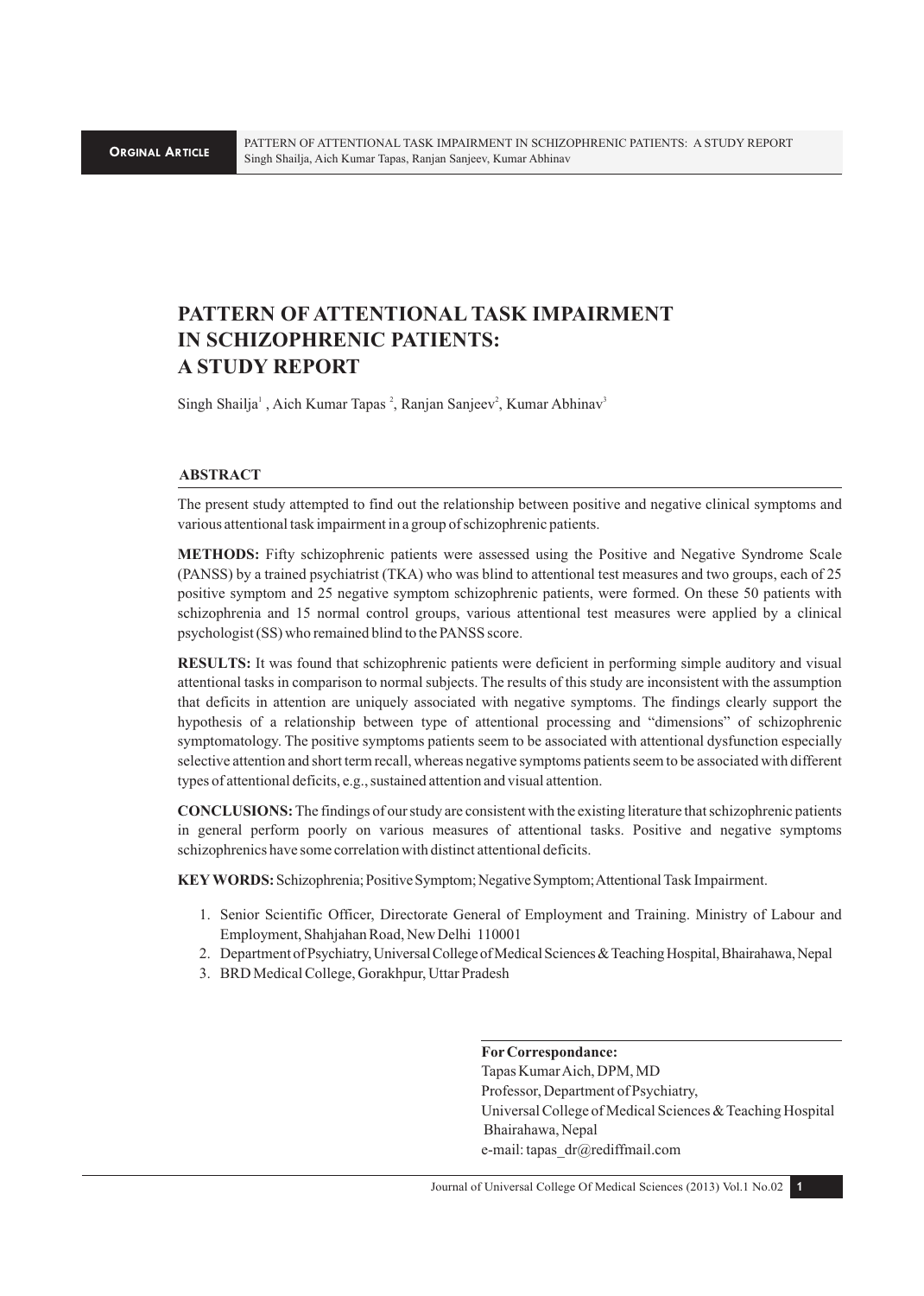# **INTRODUCTION**

Attentional impairment has been noted in schizophrenic patients since the early description of the disorder.<sup> $1,2$ </sup> McGhie and Chapman in 1961 proposed that an attentional deficit constitute the core symptom of schizophrenia.<sup>3</sup> Attentional impairments noted in schizophrenic patients include deficits in the ability in selectively attending to relevant information while ignoring unimportant information (selective attention), the ability to sustain concentration in continuous effort demanding situations (sustained attention) and reduction in the speed of perceptual and cognitive processing, including reduced reaction time.

Attentional deficits have been consistently found in schizophrenic patients; both during the overt psychotic states  $3,4$ and while in remission<sup>5</sup>. Moreover attentional deficit is often considered as a 'marker' of vulnerability of schizophrenia because it also appears in children at high risk for the disorder $6,7$  and in patients who are in remission<sup>5</sup>.

Early studies on attention in schizophrenia focused on reaction time. Studies by Huston and colleagues in 1937 revealed that schizophrenic patients reacted more slowly than normal subjects to simple stimuli.<sup>8</sup> The attentional paradigm that has been studied most frequently in schizophrenia is the continuous performance test (CPT). Schizophrenics have been reported to be impaired relative to normal on variety of CPT Paradigms.<sup>9</sup>

But a review of literature on attention in schizophrenia reveals that attentional impairment may not be characteristic of all patients. Data available from different studies indicate that variables such as medication status, clinical state and the stage of illness can also influence the degree to which attentional distraction occur in patients with schizophrenia.<sup>10</sup>

The investigation of attentional performance in subgroups of schizophrenic patients is particularly relevant to the recently proposed sub-typing system differentiating positive from negative symptoms.<sup>11-14</sup> So far, few studies have looked directly at the relationship between positive and negative symptom and attentional performance. Johnstone et al. administered a digit span task to schizophrenics and found that negative symptom patients showed deficits on the backward, but not the forward, condition.<sup>15</sup>

Cornblatt et al. in 1985 suggested that positive symptoms are associated specifically with distractibility; whereas negative symptoms were related only to more complex cognitive deficit.<sup>16</sup> Similarly, Neuchterlein (1986) has reported that signal discrimination deficits on CPT and the FCSA were consistently related negative symptoms in subject with recent

onset of schizophrenia.<sup>17</sup> A number of significant correlations have been found between the SANS composite score and the pertaining attentional impairment item. Other researchers also found the positive correlation between negative symptoms score and attentional impairment.  $18,19$  Roitman et al. (1997) indicated that neurocognitive markers of vulnerability to schizophrenia are associated with negative rather than positive symptoms.<sup>20</sup>

However there are reports to the contrary. Allen in 1982 found no evidence of attentional impairment in negative symptom schizophrenics relative to other patients. $^{21}$  Obiols et al. (1987) also assessed negative symptoms and neuropsychological performance in chronic schizophrenic patents, and reported that negative component was not linked with neuropsychological deterioration although negative symptomatology tended to be globally associated with cognitive impairment. $^{22}$  Barbara Cornblatt and colleagues after assessing 59 schizophrenics reported that attention appeared to be independent of the clinical features of schizophrenia, attentional dysfunctions did not respond to neuroleptic medication, individuals with unusually early adolescent onset did not differ from schizophrenic patients with a more typical adult onset and no systematic clinical or cognitive differences were associated with length of illness.<sup>23</sup> Though important research works have been reported from India in this field in the past we have very little literature on the pattern of attentional impairment in relation to the positive and negative symptom schizophrenia. The present study was conceptualized with this background knowledge.

We tried to investigate the relationship between the pattern of attentional task impairment and schizophrenic illness with a specific emphasis on the positive and negative dichotomy. The aim of the present study was (i) to compare the response pattern in schizophrenics vis-à-vis normal controls on certain attentional task measures, (ii) to evaluate the attentional dysfunction in different sub-types of schizophrenic illness (iii) to analyze the pattern of attentional dysfunction in the light of positive and negative syndrome schizophrenia and (iv) to examine the effect of the severity of illness on the attentional functioning of schizophrenics.

## **METHODOLOGY**

The study was conducted at the Central Institute of Psychiatry, Kanke, Ranchi, in the state of Jharkhand, India. Study sample comprised fifty inpatient schizophrenics, diagnosed according to the ICD-10 and fulfilling our inclusion and the exclusion criteria. Inclusion Criteria were (I) Inpatient male schizophrenics in the age group of 18-45 years and having a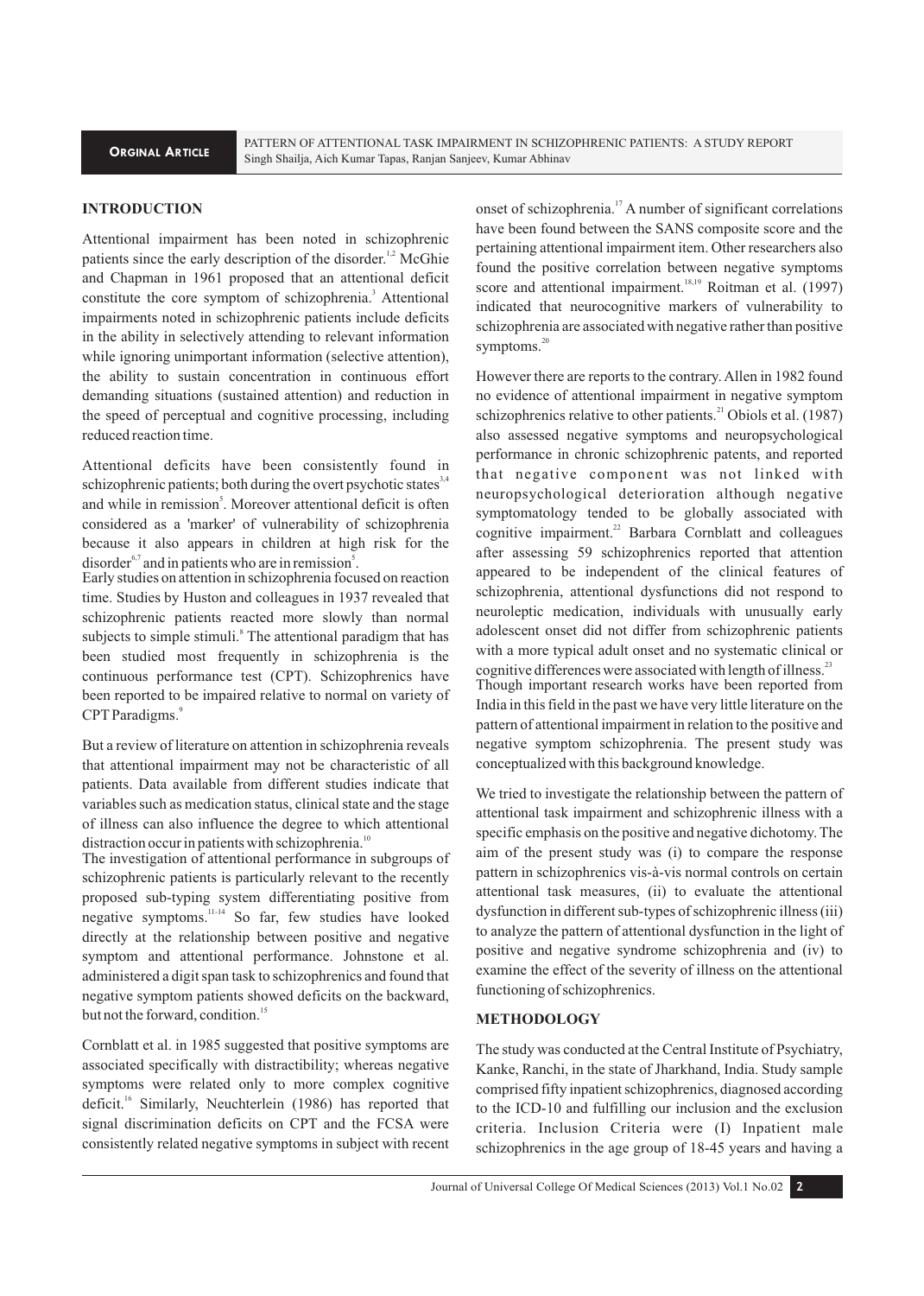PATTERN OF ATTENTIONAL TASK IMPAIRMENT IN SCHIZOPHRENIC PATIENTS: A STUDY REPORT Singh Shailja, Aich Kumar Tapas, Ranjan Sanjeev, Kumar Abhinav

minimum education up to  $8<sup>th</sup>$  standard. Exclusion criteria were evidence of organicity either from history or clinical examination, any comorbid major psychiatric disorder or mental retardation, any history of alcohol or drug dependence, being treated with ECT in the preceding 12 months, and patients who did not give consent to participate in the study.

Fifteen age and education matched subjects who were unrelated to the patients and did not have any past history of substance abuse or mental illness, were taken up as control for the present study.

# **PROCEDURE**

After taking the consent to participate in the study an unstructured interview was conducted to collect personal information about the subject with the help of relatives as well as the subjects. A specially designed socio-demographic and clinical data-sheet were prepared to note down patients age, level of education, occupation, age of onset of illness, total duration of illness, clinical diagnosis, etc.

A trained psychiatrist (TKA) rated these patients psychopathology using PANSS rating scale. The patients were placed in the "positive subtype", if they had a positive composite scale score valence and those with a negative valence were classified as "negative subtype". Fifty schizophrenics were thus separated into 25 positive symptom and 25 negative symptom schizophrenia cases. Various attentional tests were applied by the first author (SS), who was unaware about the positive and negative status of these patients. The psychological test batteries were applied within 48 hours of the administration of the PANSS.

Before starting the testing the subjects were informed about the purpose of the study and the importance of cooperation in the study. Subjects were tested in a private room. Following attentional tasks were given to both the patient as well as control groups: Digit span test, Vigilance task, Letter Cancellation Test, Digit Span with Distraction. Instruction, administration procedure and scoring were taken from the respective manuals. Item instructions were repeated or paraphrased as necessary to allow the client to understand.

Data thus obtained were subjected to following statistical analysis.

- a) Descriptive Statistics: Mean, S.D. and percentage profile of different demographic and clinical variables.
- b) One-way Analysis of Variance (ANOVA): One way ANOVA was preformed to compare performance among positive schizophrenic patients, negative schizophrenics and normal control subjects.

c) Post-hoc analysis (Tukey-HSD Test): For multiple comparisons between groups post-hoc analysis with 'Tukeys Highly Significant Difference Test' (Tukey-HSD) was performed. For carrying out detail statistical analysis computer assisted statistical programme (Statistical Package for Social Sciences SPSS Version 6.0) was used.

## **DESCRIPTION OF TOOLS**

a) POSITIVE AND NEGATIVE SYNDROME SCALE  $(PANSS)^{24}$ :

The scale includes 30 items, 18 items from the Brief Psychiatric Rating Scale (BPRS) and 12 items from Psychopathology Rating Scale. Each item is accompanied by a complete definition as well as detailed anchoring criteria in a 7-point format rating from  $1=$  absent to  $7=$ extreme. The PANSS includes a 7-item scale for positive symptoms, a 7-item scale for negative symptoms and a 16 item scale covering general psychopathology.

The 7 positive items include delusions, conceptual disorganization, hallucinatory behaviour, excitement, grandiosity, suspiciousness, persecution and hostility. The 7 negative items are blunted affect, emotional withdrawal, poor rapport, positive/apathetic serial withdrawal, difficulty in abstract thinking, lack of spontaneity and flow of conversion and stereotype thinking.

The rating of the PANSS provide summary scores on the positive scale, negative scale, general psychopathology scale and a composite (positive minus negative) index. The PANSS scoring can be used for typological predominantly positive or negative syndrome.

- b) ATTENTION & CONCENTRATION: This consists of Digit Forward (DF) test and Digit Backward (DB) test. Maximum score would be 8+8.
- c) VIGILANCE TASK:

The auditory vigilance task was selected for the purpose consisted of alphabets from English. In this test the target letter "A" was randomly scattered with the frequency of 18 times out of 60 alphabets. Duration of the entire task was 90 seconds, in which letters were presented at the rate of one letter per second. Subjects were asked to tap once when he heard the target letter "A". For the uniformity of presentation tape recorded device was used. Two types of errors were noted: (i) Errors of omission or target misses, and (ii) Errors of commission or responses to non-targets.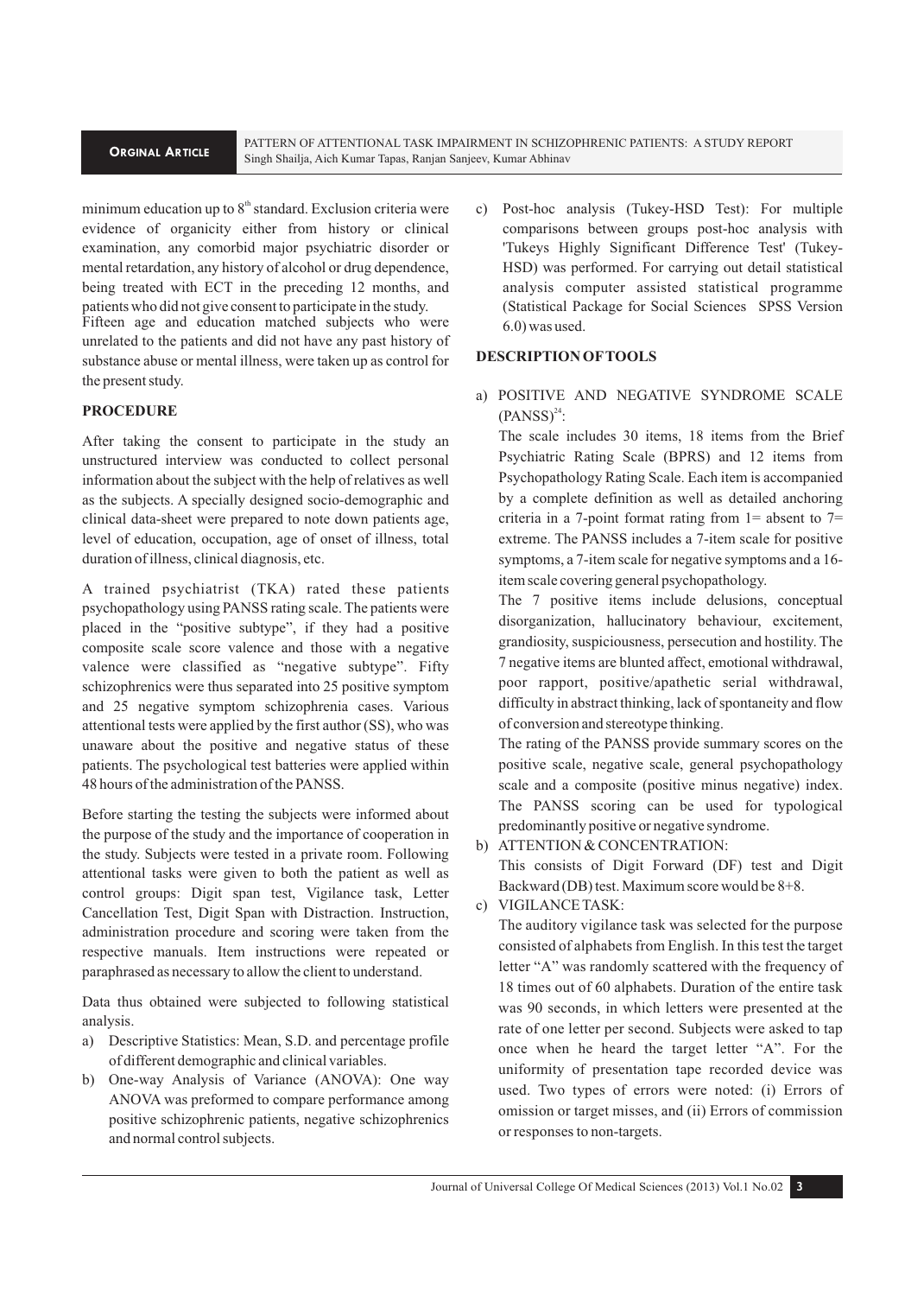PATTERN OF ATTENTIONAL TASK IMPAIRMENT IN SCHIZOPHRENIC PATIENTS: A STUDY REPORT Singh Shailja, Aich Kumar Tapas, Ranjan Sanjeev, Kumar Abhinav

## d) LETTER CANCELLATION TASK:

The letter cancellation task, which is a vigilance task of visual modality, was selected for this purpose. It consists of alphabets from English, in which target letter "U" was randomly scattered with the frequency of times out of alphabets. There was no definite time limit for this lest. Subjects were asked to cancel "U" letter from the letter cancellation chart as early as possible. Two types of errors were noted: (i) Errors of omission or target misses, and (ii) Errors of commission or responses to non-targets. Total time taken to complete the task was also noted.

#### e) DIGIT SPAN TEST WITH DISTRACTION:

The digit span test with distraction was prepared by the investigator herself. For this purpose, forward series of digit span test of WAIS-R was taken, which consists of 3-6 digits arranged in difficulty order with alternate series. The original series were presented in female voice as target create distractibility the non-target digits from alternate series were presented in male voice at the same rate. But the non-target digits always come just after 0.5 seconds from the target digits. For the uniformity of presentation tape-recorded device was used.

In this task the patients were asked to repeat the digits, which were spoken in the female voice, after the examiner had said. The longest series repeated correctly was noted and it served as the score obtained.

# **RESULTS**

| Table: 1 Socio-demographic characteristic |  |
|-------------------------------------------|--|
|-------------------------------------------|--|

| Variable                                   | Positive<br>Schiz.<br>$(N = 25)$ | Negative<br>Schiz.<br>$(N = 25)$ | Normal<br>Control<br>$(N = 15)$ | F     | p         |
|--------------------------------------------|----------------------------------|----------------------------------|---------------------------------|-------|-----------|
| Age<br>(in years)                          | 37.20<br>(4.77)                  | 37.24<br>(3.66)                  | 37.21<br>3.97                   | 0.005 | NS?       |
| Education<br>(in years)                    | 12.00<br>(1.11)                  | 11.68<br>(1.31)                  | 11.80<br>1.29                   | 0.422 | N S       |
| Age of onset<br>(in years)                 | 22.20<br>(4.77)                  | 22.24<br>(3.66)                  |                                 | 0.051 | N S       |
| Total duration<br>of illness<br>(in years) | 11.80<br>(1.58)                  | 12.01<br>(1.28)                  |                                 | 0.047 | <b>NS</b> |

Table 1 showed that there was no significant difference between the two schizophrenic sub-types on various demographic and clinical variables. The table also showed that normal control group did not differ on age and education, in respect to schizophrenic population.

| Table: 2 Clinical Scores |  |  |
|--------------------------|--|--|
|--------------------------|--|--|

|           | Positive      | Negative      |
|-----------|---------------|---------------|
| Variable  | Schizophrenia | Schizophrenia |
|           | $(N = 25)$    | $(N = 25)$    |
| Positive  | 35.60         | 12.60         |
| Symptoms  | (5.20)        | (2.94)        |
| Negative  | 19.80         | 34.52         |
| Symptoms  | (6.97)        | (5.71)        |
| Composite | 16.12         | 21.92         |
| Index     | (4.57)        | (5.25)        |

Table 2 showed average positive and negative symptom scored and the composite index score by the positive and negative schizophrenic groups.

Table: 3 Comparison among positive schizophrenic, negative schizophrenics and normal control group on different attentional task measures:

| Variable                            | Positive<br>Schiz.<br>$(N = 25)$ | Negative<br>Schiz.<br>$(N = 25)$ | Normal<br>Control<br>$(N = 15)$ | F      | p    |
|-------------------------------------|----------------------------------|----------------------------------|---------------------------------|--------|------|
| Digit Span Test                     |                                  |                                  |                                 |        |      |
| DF                                  | 4.20(0.43)                       | 4.56(0.50)                       | 7.12(0.43)                      | 292.0  | 0.00 |
| <b>DB</b>                           | 3.80(0.40)                       | 2.30(0.48)                       | 6.90(0.64)                      | 381.9  | 0.00 |
| Vigilance Task                      |                                  |                                  |                                 |        |      |
| EO                                  | 5.96(0.67)                       | 5.60(1.19)                       | 0.20(0.90)                      | 251.25 | 0.00 |
| EC                                  | 1.88(0.60)                       | 3.48(0.65)                       | 0.08(0.27)                      | 382.76 | 0.00 |
| Letter Cancellation                 |                                  |                                  |                                 |        |      |
| Task                                |                                  |                                  |                                 |        |      |
| EO                                  | 7.08(1.11)                       | 9.96(1.36)                       | 0.60(0.81)                      | 173.33 | 0.00 |
| EC                                  | 1.68(0.69)                       | 3.16(0.68)                       | 0.08(0.27)                      | 455.59 | 0.00 |
| RT (in sec)                         | 246.20 (16.96)                   | 289.44 (8.28)                    | 138.64(22.21)                   | 327.34 | 0.00 |
| Digit Span Test<br>With Distraction | 3.44(0.50)                       | 3.56(0.58)                       | 6.88(0.52)                      | 532.10 | 0.00 |

The mean profile configuration of the Digit Span test, Vigilance task, Letter Cancellation test, and Digit Span Test with Distraction for the positive and negative schizophrenics and the normal control group are presented in the table 3. One way ANOVA was carried out amongst these three groups to see the group difference for the each performance measures.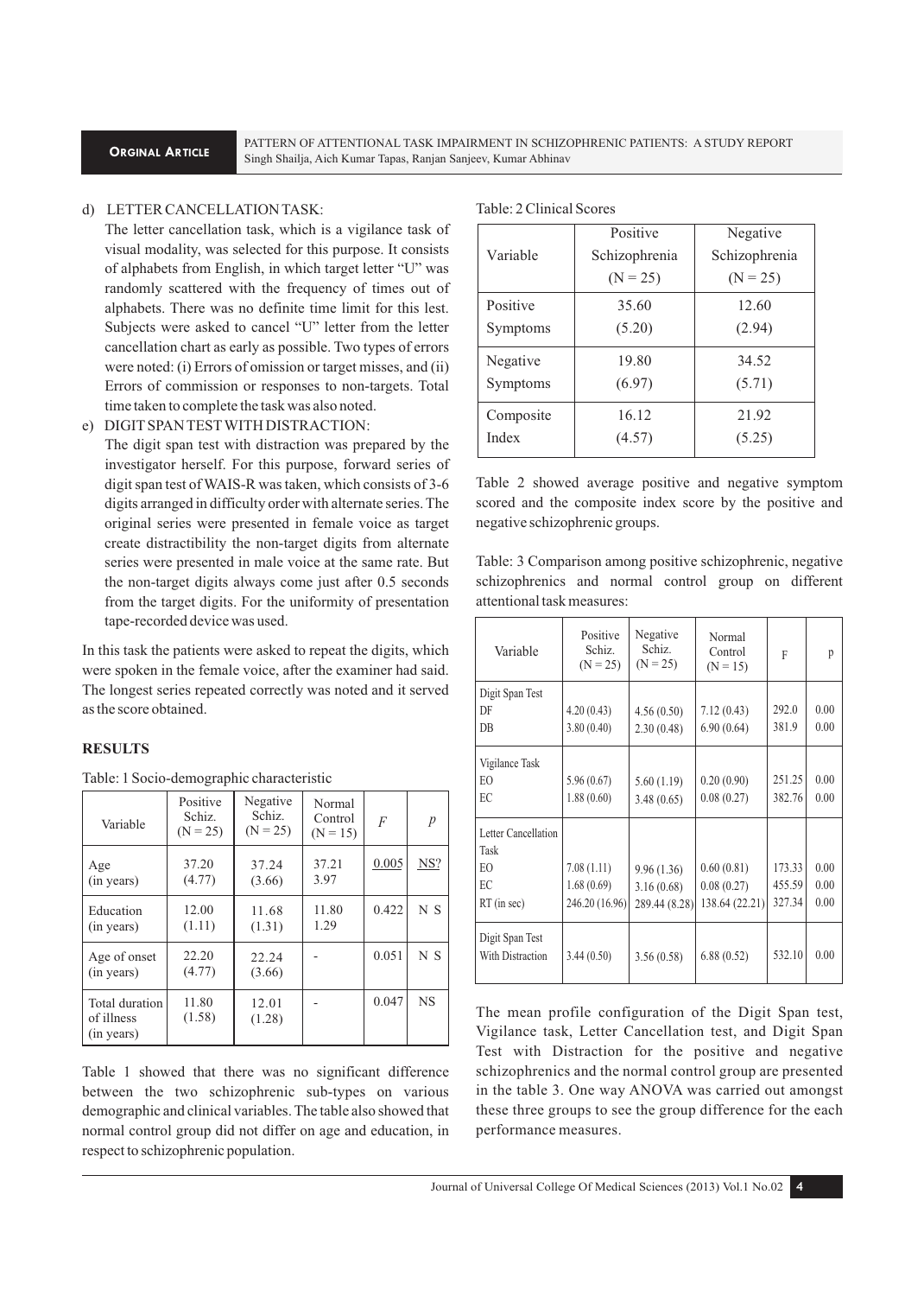PATTERN OF ATTENTIONAL TASK IMPAIRMENT IN SCHIZOPHRENIC PATIENTS: A STUDY REPORT Singh Shailja, Aich Kumar Tapas, Ranjan Sanjeev, Kumar Abhinav

Table 4: Post-Hoc. Multiple Comparison by Tukey HSD Test.

| <b>Attentional Measures</b>         | Positive Schiz. Vs.<br>Negative Schiz. | Positive Schiz. Vs.<br>Control | Negative Schiz. Vs.<br>Control |
|-------------------------------------|----------------------------------------|--------------------------------|--------------------------------|
| Digit Span Test                     |                                        |                                |                                |
| DF                                  | <b>NS</b>                              | *                              | *                              |
| $DB$                                | *                                      | $\ast$                         | $\ast$                         |
| Vigilance Task<br>EO<br>EC          | <b>NS</b><br>$\ast$                    | *<br>$\ast$                    | *<br>$\ast$                    |
| Letter Cancellation Test            |                                        |                                |                                |
| EO                                  | *                                      | $\ast$                         | $\ast$                         |
| EC                                  | $\ast$                                 | $\ast$                         | *                              |
| $RT$ (in sec.)                      | $\ast$                                 | $\ast$                         | $\ast$                         |
| Digit Span Test with<br>Distraction | <b>NS</b>                              | *                              | $\ast$                         |

\*Significant at 0.05 level NS: Not significant

Multiple comparisons were done between the 3 groups using Tukey-HSD test.

Results suggest that there was significant difference (>0.05) between normal control group and positive schizophrenic, control and negative schizophrenics on the digit span test with or without distraction. But no statistical significance was found while correlating between positive and negative schizophrenics on these tests.

Statistically significant difference was found on vigilance task (on error of omission & error of commission) between control and positive schizophrenics, control and negative schizophrenics as well as between positive and negative schizophrenics.

\*Significant difference was also found on the letter cancellation test on the error of omission, error of commission and in response time, between control and positive schizophrenics, control and negative schizophrenics, as well as between positive and negative schizophrenics.

# **DISCUSSION**

The findings of the present study indicate schizophrenic patients were deficient in performing simple auditory and visual attentional task in comparison to normal subject. Attentional deficits during active symptomatic phase of schizophrenic illness have been reported by several authors in

the past. $3,25$  Walker and Harvey (1986) argued that attentional deficit among the schizophrenics may be a manifestation of disordered state of arousal,<sup>26</sup> while Obiols et al. (1987) viewed attentional impairment as closest negative symptom to the component of defectual state.<sup>22</sup>

We found that performance of schizophrenics on digit span test, with or without distraction, compared to normal were poorer. A deficit in short term recall memory had been found in number of studies of schizophrenic patients.<sup>27,28</sup> These studies have suggested that distraction exacerbate this deficit.

But despite the theoretical importance, the presumed association between negative symptom schizophrenia and attentional impairment remains largely untested. Andreasen found that items in the "attentional impairment" subscale of the scale for the assessment of negative symptoms correlated reasonably well (0.19 to 0.51) with the other negative symptoms.<sup>11</sup> This was taken as support for their inclusion as part of the negative symptom cluster.

The result of this study are inconsistent with the assumption that deficit in attention are uniquely associated with negative symptoms. In fact, negative symptom patients showed no significant performance deficit on the digit span test in both condition (with and without distraction). Instead the result suggested that positive symptoms were associated with impairment in selective attention. The positive schizophrenics performed worse than control group on both conditions of the digit span, and they showed a differential impairment in the distraction condition. Negative symptoms patients also showed some performance deficits relative to normal subjects. Various researchers in the past also found in their study that positive symptoms in schizophrenics were related to distractibility and display impaired selective attention in comparison to negative symptom schizophrenics.<sup>16, 29</sup>

It is possible that the patients with negative symptoms are deficient in another type of attention. In the present study the negative symptom schizophrenics performed worse than positive symptom schizophrenics as well as from normal control group on digit span backward test (Table 3). Johnstone et al. also reported, in 1978, that the patients with negative symptom performed worse than other patients on a digital span backward test.<sup>15</sup>

In our study, on vigilance task and letter cancellation task on error of omission there was no significant difference found between positive and negative symptom schizophrenics, but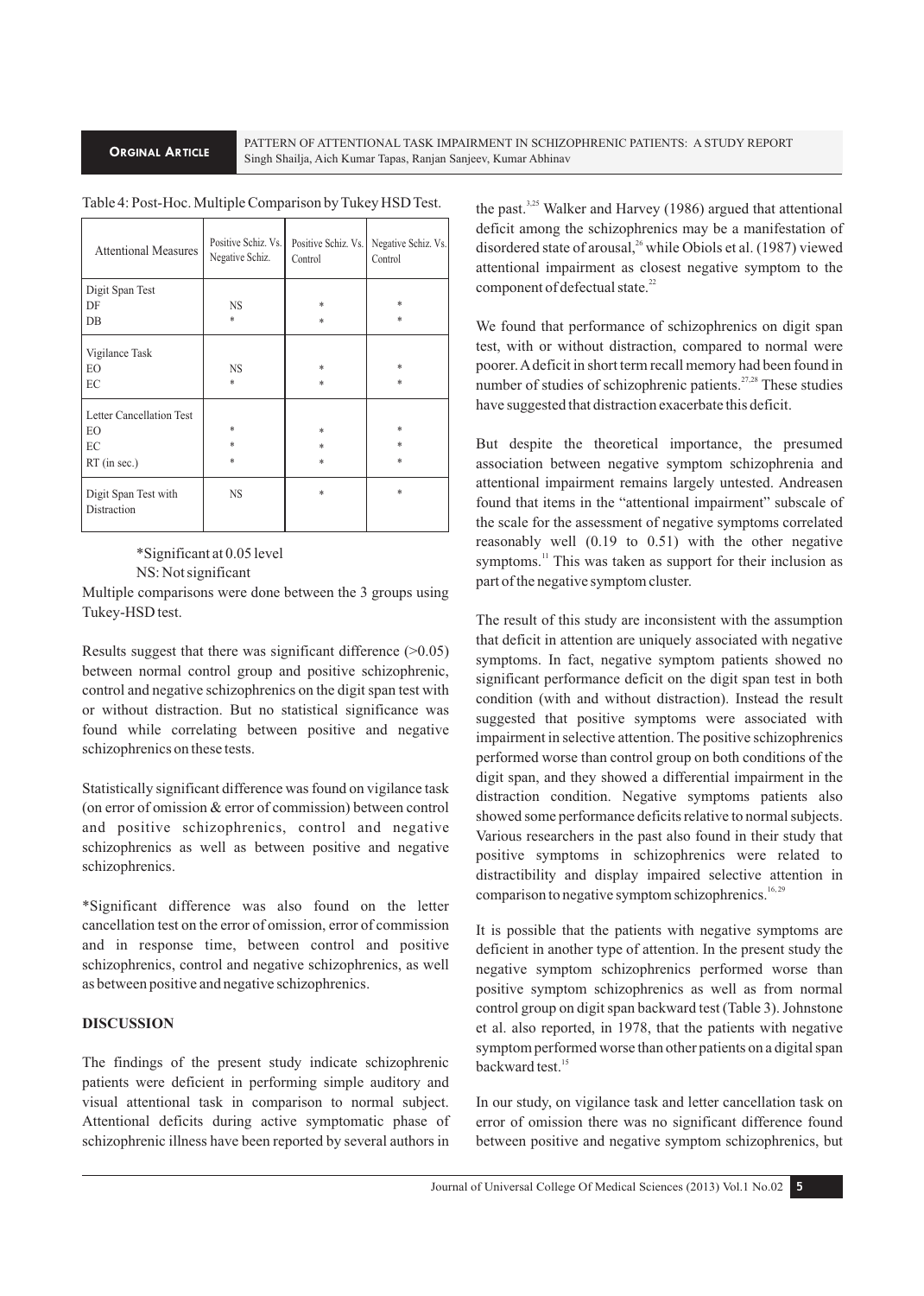PATTERN OF ATTENTIONAL TASK IMPAIRMENT IN SCHIZOPHRENIC PATIENTS: A STUDY REPORT Singh Shailja, Aich Kumar Tapas, Ranjan Sanjeev, Kumar Abhinav

significant differences were found between normal control group and positive as well as negative symptom schizophrenics. However there was no significant difference found on error of omissions on vigilance task between positive and negative schizophrenics (Table 4). Negative symptom schizophrenics made more error of omissions and error of commissions on letter cancellation task in comparison to positive symptom schizophrenics. Visual attention as measured by continuous performance task (CPT) are proposed as the negative symptom linked vulnerability indicators by Addington and Addington in 1998.<sup>30</sup> In Letter Cancellation Test, on response time, negative symptom schizophrenics had taken significantly more response time than positive symptom schizophrenics and normal control group (Table 4). Green and Walker in 1985 reported that schizophrenic patients with negative symptoms required a significantly longer inter stimulus interval to identify a target stimulus in a backward masking task. These results suggest that an early stage processing slow down may be associated with negative symptoms.<sup>29</sup>

The findings in our study clearly support the hypothesis of a relationship between type of attentional processing and "dimensions" of schizophrenic symptomatology. The positive symptoms seem to be associated with attentional dysfunction especially selective attention and short term recall. Consistent with previous reports of performance deficits in negativesymptom patients,<sup>15,29</sup> the present findings suggest that there may be different types of attentional deficits, e.g., sustained attention and visual attention.

The findings are also consistent with previous reports indicating negative but not positive symptoms to be related to intellectual impairment. <sup>12,15,31</sup> Cornblatt et al. (2003) also reported that negative symptoms are associated with cognitive dysfunctions of more complex nature.<sup>32</sup>

# **CONCLUSIONS**

The findings of our study are consistent with the existing literature that schizophrenics in general perform poorly on various attentional task measures. The results suggest the possibility of specific cognitive correlation of both positive and negative symptom dimension. Our study results confirmed the finding that selective attentional impairment is one of the characteristics of positive symptom schizophrenics and sustained impairment is characteristics of the negative symptom schizophrenics. These findings are at variance with those of Andreasen<sup>11</sup> but are consistent with the results of few

other workers<sup>29,33</sup>. These findings of our study, also, probably highlighted the fact that schizophrenic illness present universally with similar clinical characteristics across the racial or cultural boundaries.

## **LIMITATIONS**

Only single gender, i.e., males was considered in the present study. Secondly, Demographic variables like socio-economic status; religion, caste etc. were not controlled, which might have influenced the results of the present study. Thirdly, the severity of psychopathology was not taken into consideration in this study. Fourthly, Neuroleptic doses received by the patients were not controlled in the present study. Finally, in this study letter cancellation test was used as a measure of sustained attention, whereas in similar other studies continuous performance test was used.

#### **REFERENCES**

- *1. Bleuler E. Dementia Praecox or the group of Schizophrenics. Translated by J. Zinkin Inc. International University Press: New York, 1950.*
- *2. Kraepelin E. Dementia praecox and paraphrenia (Translated by R. M. Barclay). Living stone. Edinburgh, 1913.*
- *3. McGhie A, Chapman J. Disorders of attention and perception in early schizophrenia. Br J Med Psychol, 1961: 34;103-116.*
- *4. Asarnow RF, Sherman T. Studies of Visual Information Processing in Schizophrenic Children. Child Dev 1984: 55; 249-26l.*
- *5. Wohlberg GW, Kometsky C. Sustained attention in remitted schizophrenics. Arch Gen Psychiatry 1973: 28;533-537.*
- *6. Asarnow RF, Steffy RA, MacCrimmon DJ, Cleghorn JM. An attentional assessment of foster children at risk for schizophrenia. J Abnorm Psychol 1977: 86;267-275.*
- *7. Asarnow RF, Granholm E, Sherman T. Span of apprehension in schizophrenia. In: Steinhauer SR, Gruzelier JH, and Zubin J, eds. Handbook of Schizophrenia: Neuropsychology, Psychophysiology, and Information Processing. Vol. 5. Amsterdam, The Netherlands: Elsevier Science Publishers, 1991: 335-370.*
- *8. Huston PE, Shakow D, Riggs LA. Studies of motor function in schizophrenia:II. Reaction time. J Gen Psychol 1937: 16;39-82.*
- *9. Walker E. Attention and neuromotor functions of schizophrenics, schizoaffective and patients with other affective disorders. Arch Gen Psychiatry 1981: 38;1355-1358*
- *10. Orzack MH, Kornetsky C. Attention dysfunction in chronic schizophrenia. Arch Gen Psychiatry 1966: 14;323-326.*
- *11. Andreasen NC. Negative Symptoms in schizophrenia: Definition and reliability. Arch Gen Psychiatry 1982: 784-788.*
- *12. Andreasen NC, Olsen S. Negative versus Positive schizophrenia: Definition and validation. Arch Gen Psychiatry 1982: 39;789-794.*